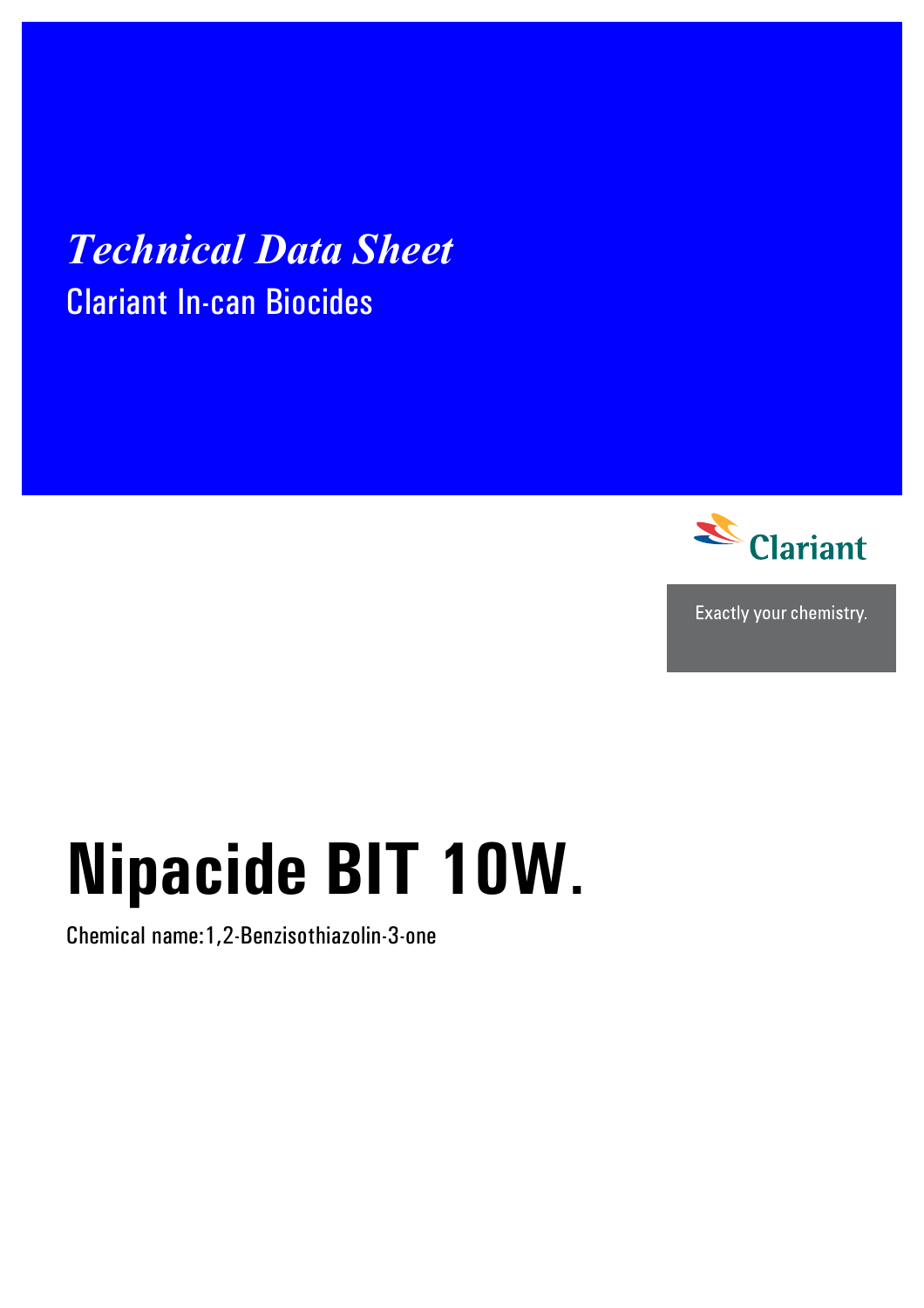#### Description;

Nipacide BIT10W is a light colour, 10% active VOC free water based solution of 1,2 benzisothiazolinone; Nipacide BIT10W is a low toxicity biocide developed for the complete in-can protection of water based products. Nipacide BIT10W is effective against a wide range of microorganisms including gram positive and gram negative bacteria, yeast and fungi. Microorganisms grow at a rapid rate and without use of the correct biocide, numbers can increase dramatically.

Example of the numbers of bacteria able to grow in products if left unpreserved

- $\bullet$  Time = 0 mins 1
- Time  $= 40$  mins 4
- Time =  $3 \text{ hrs}$  1024
- Time =  $5 \text{ hrs}$  16,384
- Time = 7 hrs  $1,048,576$
- Time = 10 hrs 107,000,000,000

**Time = 24 hrs 236,000,000,000,000,000,000,000** 

**In-Can degradation** in paints, polymer and adhesives as a result of bacterial and fungal contamination, can result in:

- Loss of viscosity
- Gassing
- Discoloration
- Bad odors
- Product splitting
- Loss of adhesion
- Production clean down and production down time
- **Loss of profit**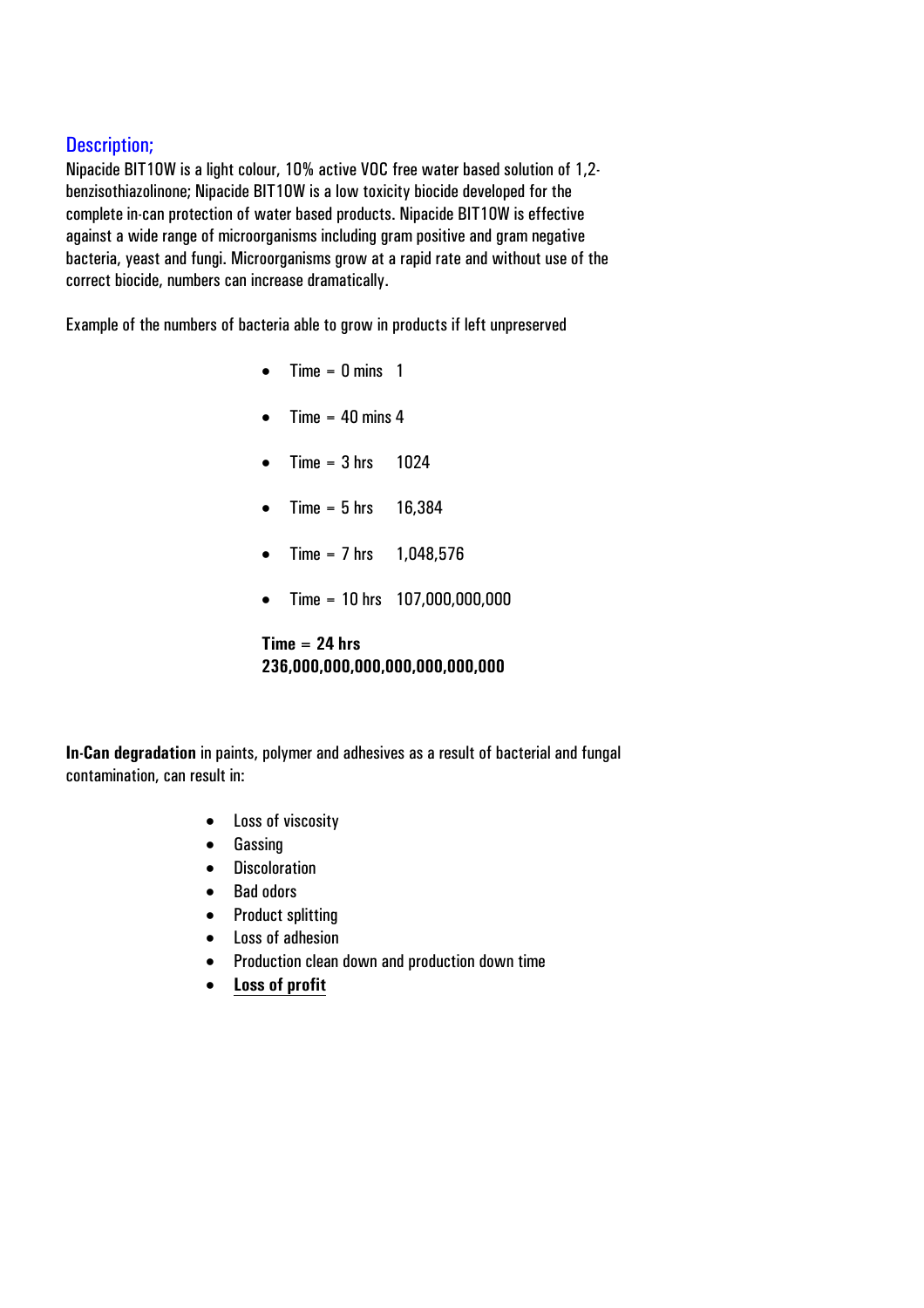#### Applications;

Nipacide BIT10W is recommended for preservation of a wide range of applications including, water based, casein, animal bone based and PVA adhesives. Polymer emulsions including, SBR latex, Polyvinyl acetate and acrylic. Water based decorative paints, metal working fluids, Calcium Carbonate and Kaolin mineral slurries and concrete add-mixtures. Nipacide BIT10W is one biocide in the range of Clariant biocides offering customers the option of a VOC free alternative. Nipacide BIT10W is effective against a wide range of spoilage organisms and effective over a wide pH and temperature range. Nipacide BIT 10 should be the biocide of choice for products with  $pH > 8$  and production temperatures of  $>40$  C.

Nipacide BIT10W. Concentrations to be evaluated

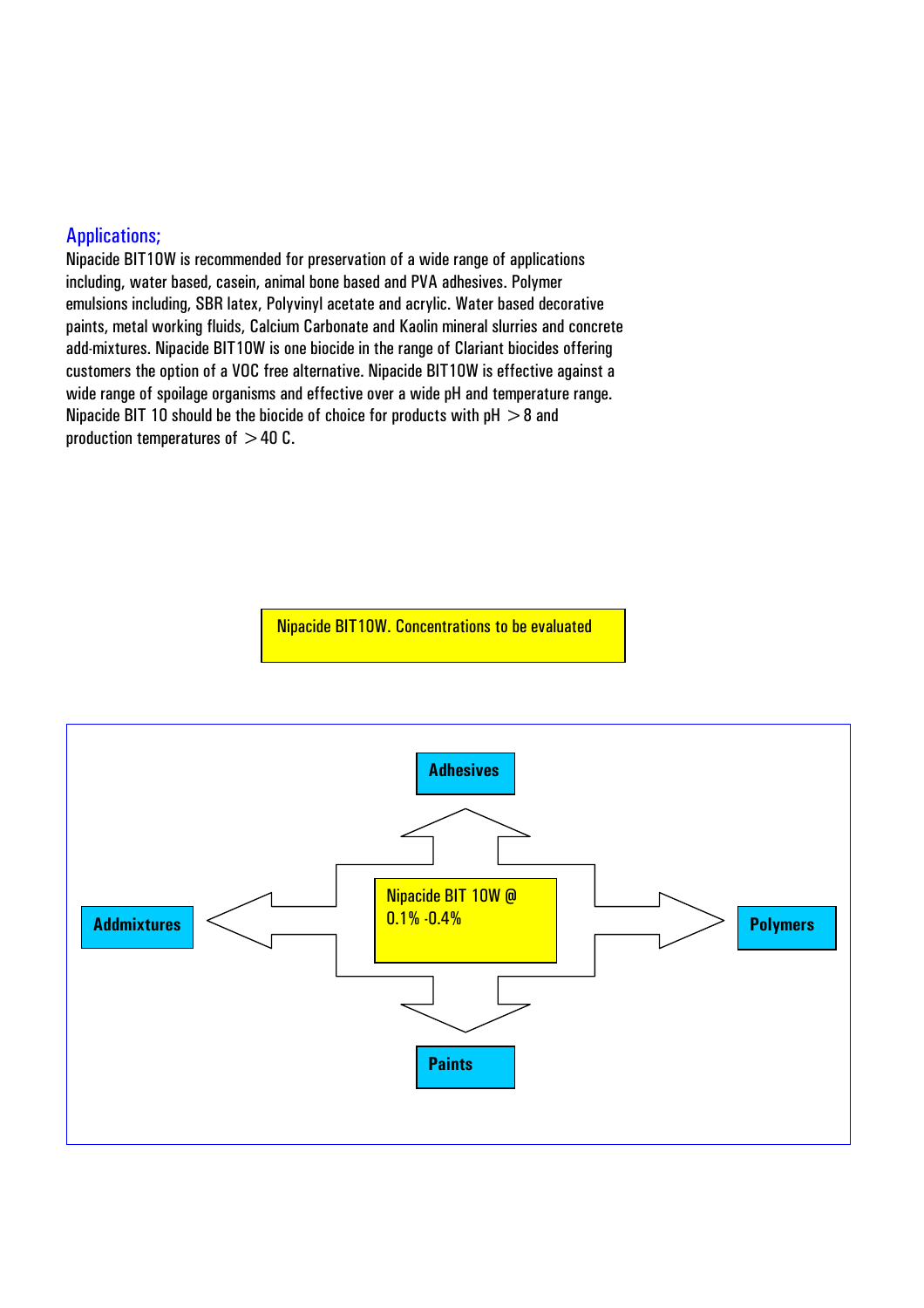#### **Temperature stability of Nipacide BIT compared to CMIT/MIT**



#### Use level;

Nipacide BIT10W should be evaluated in finished products at levels between 0.1% and 0.40%. Please note that Nipacide BIT10W above 0.50% requires R43 (causes sensitization by skin contact) hazard labeling.

#### Microbiological data;

Nipacide BIT10W has a broad spectrum of activity which is demonstrated by the following MIC data.

| <b>MIC Levels</b> | <b>Organism</b>         | MIC (ppm)  |  |  |
|-------------------|-------------------------|------------|--|--|
|                   | <b>Bacteria</b>         |            |  |  |
|                   | Pseudomonas aeruginosa  | 600        |  |  |
|                   | Pseudomonas putida      | <i>500</i> |  |  |
|                   | <b>Proteus vulgaris</b> | 50<br>50   |  |  |
|                   | Escherichia coli        |            |  |  |
|                   | Staphylococcus aureus   | 50         |  |  |
|                   | <b>Fungi</b>            |            |  |  |
|                   | Aspergillus niger       | <i>300</i> |  |  |
|                   | Penicillium mineoluteum | <i>500</i> |  |  |
|                   | Fusarium solani         | <i>200</i> |  |  |
|                   | Geotrichum candidum     | <i>400</i> |  |  |
|                   | Yeast                   |            |  |  |
|                   | Candida albicans        | 200        |  |  |

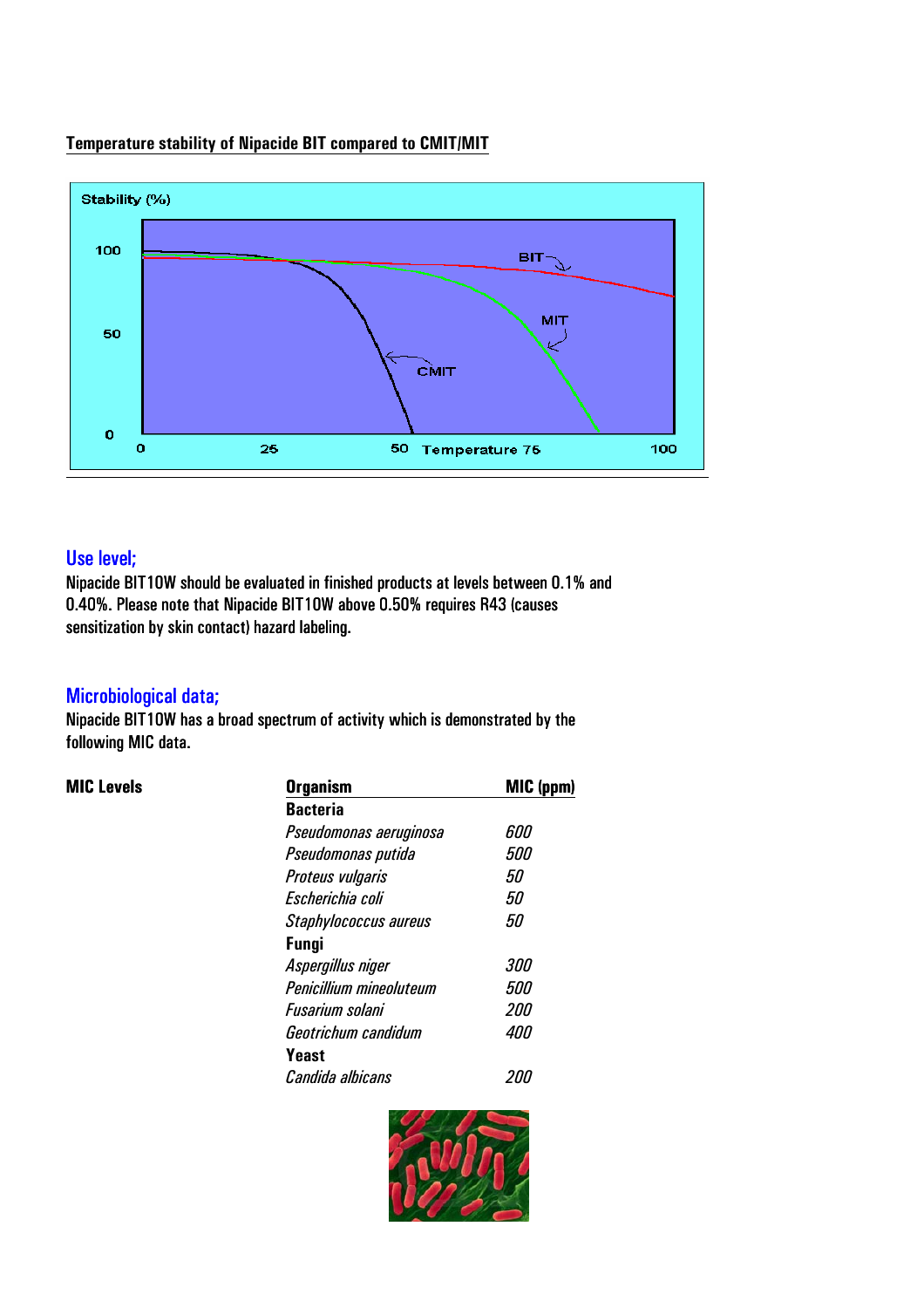#### **STANDARD FIVE CHALLENGE TEST METHOD: Bacterial Challenge Test.**

#### **Samples Tested: Flooring adhesive (SBR based)**

#### **INOCULUM**

The mixed Inoculum of bacteria used is as follows : -

#### *Bacteria:*

*Pseudomonas aeruginosa*

*Alcaligenes faecalis* 

*Proteus vulgaris* 

*Escherichia coli* 

|                          |                                         |                                                        | <b>Standard scoring system</b> |  |  |   |   |
|--------------------------|-----------------------------------------|--------------------------------------------------------|--------------------------------|--|--|---|---|
| <b>Product</b>           | <b>Biocide</b>                          | Level (%)   Week 1   Week 2   Week 3   Week 4   Week 5 |                                |  |  |   |   |
| <b>Flooring Adhesive</b> | <b>Unpreserved</b>                      | $- - -$                                                |                                |  |  |   |   |
| <b>Flooring Adhesive</b> | Nipacide BIT10W                         | 0.10                                                   |                                |  |  |   | 3 |
| <b>Flooring Adhesive</b> | Nipacide BIT10W                         | 0.30                                                   |                                |  |  | 0 |   |
| <b>Flooring Adhesive</b> | <b>CMIT free Isothiazoline</b><br>blend | 0.15                                                   |                                |  |  | 3 | 3 |

#### **STANDARD FIVE CHALLENGE TEST METHOD: Fungal Challenge Test.**

**Samples Tested: Flooring adhesive (SBR based)**

#### **INOCULUM**

The mixed Inoculum of fungi and yeast used is as follows : -

#### *Fungi:*

*Fusarium solani* 

*Geotrichum candidum*

*Aspergillus terreus* 

*Yeast*

*Rhodotorula rubra* 

Saccharomyces cerevisiae

|                          |                                                |                                                        | <b>Standard scoring system</b> |  |  |   |   |
|--------------------------|------------------------------------------------|--------------------------------------------------------|--------------------------------|--|--|---|---|
| <b>Product</b>           | <b>Biocide</b>                                 | Level (%)   Week 1   Week 2   Week 3   Week 4   Week 5 |                                |  |  |   |   |
| <b>Flooring Adhesive</b> | <b>Unpreserved</b>                             | <b>COMPANY</b>                                         |                                |  |  |   |   |
| <b>Flooring Adhesive</b> | <b>Nipacide BIT10W</b>                         | 0.15                                                   | IJ                             |  |  |   |   |
| <b>Flooring Adhesive</b> | Nipacide BIT10W                                | 0.30                                                   |                                |  |  |   |   |
| <b>Flooring Adhesive</b> | <b>CMIT free Isothiazoline</b><br><b>blend</b> | 0.15                                                   |                                |  |  | 3 | J |

**Key:** 0 - Complete Kill

- 10<sup>4</sup> Organisms/ml

1 -  $<$ 10<sup>2</sup> Organisms /ml 3 - >10<sup>4</sup>

 $3 - 10<sup>4</sup>$  Organisms/ml